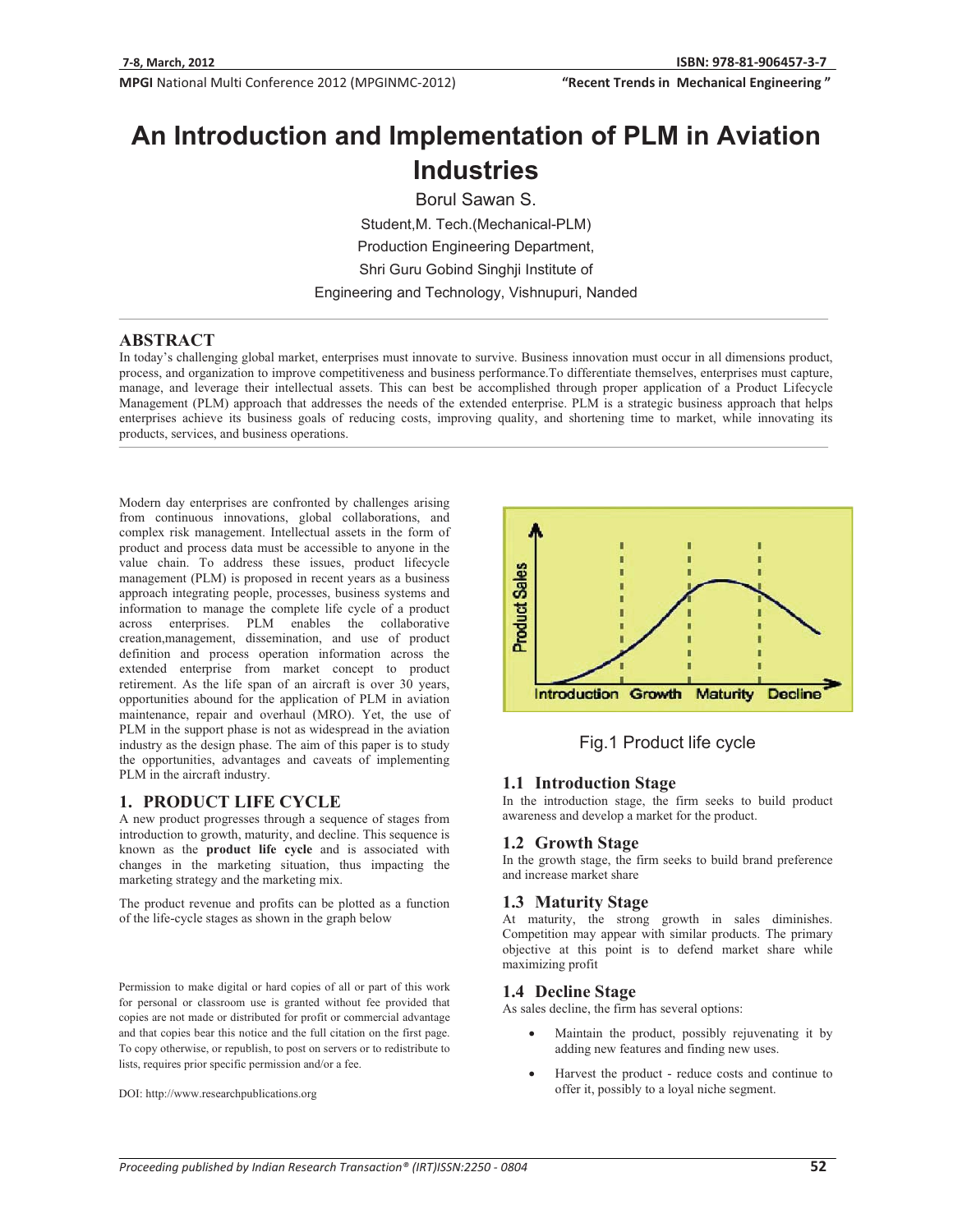- Discontinue the product, liquidating remaining inventory or selling it to another firm that is willing to continue the product.

## **2. What PLM entails ?**

CIM data defines PLM as " a strategic business approach that applies a consistent set of business solutions in support of collaborative creation, management, dissemination, and use of product definition information across the extended enterprise, from concept to end-of-life, integrating people, processes, business systems, and information".

 During the life of a product, a large amount of data is generated. This includes CAD data, specifications, quality documents, bill of materials, engineering simulations, etc., which are shared throughout the extended enterprise.PLM applications form the product information backbone for a company and its extended enterprise.CIMdata defines three major considerations in any product lifecycle: product definition, production definition, operational support.Product definition encompasses information about how the product is designed, manufactured,operated or used, serviced, and then retired. This data is continually updated throughout a product's lifecycle. Production definition focuses on all activities associated with the production and the distribution of a product. Operational support focuses on managing the enterprise's core resources, i.e., its people, finances, and other resources required.



#### **Fig.2 life of a product**

From a manufacturer's point of view, the lifecycle of a product comprises five phases: imagination, definition, realization, support, and retirement.During the imagination phase, the market requirements are determined and a product design concept is realized. The definition phase consists of the detailed design of the product, the planning of the manufacturing process and the development of a prototype. The actual production and the subsequent warehousing take place in the realization phase. During the support phase the manufacturer is responsible for the maintenance of the product. When the product is retired, it is disposed or recycled.

The focus of PLM on engineering data and knowledge contrasts with enterprise resource planning (ERP), supply chain management (SCM) and customer relationship management (CRM), which largely handle business process data. There is however, an increasing overlap between the systems and the distinctions are gradually blurring. In future, it is likely that the systems will have seamless connections and data exchanges with each other, and will provide access to

## "Recent Trends in Mechanical Engineering"

any relevant data through a standard (but customisable) user interface.



#### **Fig.3 Relation of PLM with other systems**

PLM has three fundamental concepts:

- - A universal, secure, managed access and use of product definition information.
- - A persistent integrity of product definitions and related information throughout the life of the product.
- - The management and maintenance of business processes that create, manage, disseminate, share and use product information.

## **3. Features of PLM system used in aviation industries**

#### **3.1 Item management**

one of the basic functions of a PLM system is the management of items. The system controls the information on the item and the status of the item as well as processes related to the creation and maintenance of items.

## **3.2 Product structure management and maintenance**

The PLM system identifies individual information and its connections to other pieces of information with the help of the product structure, which consists of items hierarchically connected together.

## **3.3 User privilege management**

The PLM system is used to define information access and maintenance rights. The PLM system defines the people who can create new information or make, check and accept changes, and those who are allowed only to view the information or documents in the system.

## **3.4 Maintenance of the state or status of documents and items**

The system maintains information about the state and version (e.g. sketch, draft, accepted, distributed, obsolete) of each document and item, and about changes made to them: what, when, and by whom.

## **3.5 Information retrieval**

One of the main tasks of a PLM system is information retrieval. PLM systems intensify and facilitate the retrieval of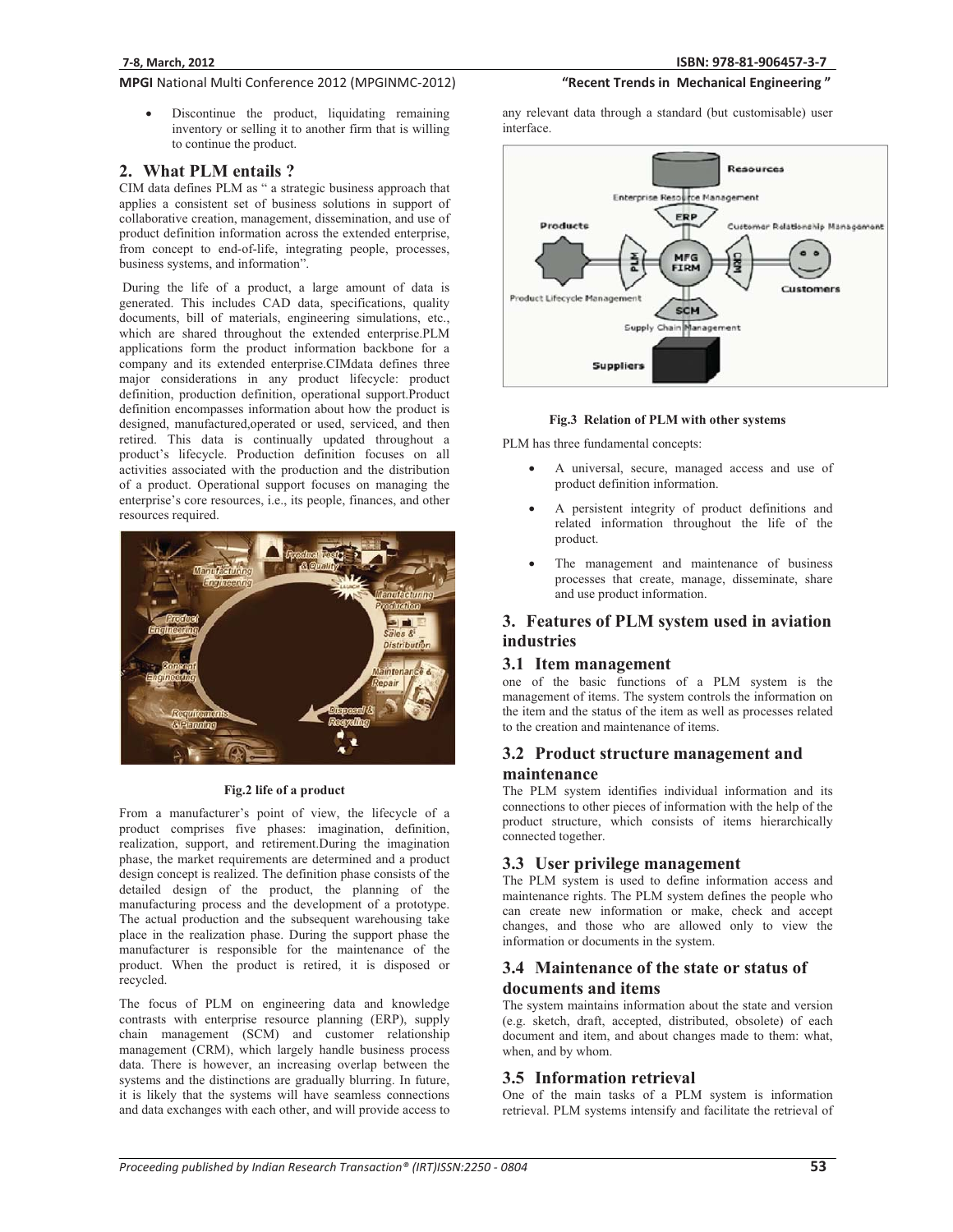information so that It is possible to utilize existing information better than before when creating new information. All the existing information on a given subject, such as a particular product, can be easily accessed: documents, components, perhaps a design solution of proven quality. It is easy to find out how a given piece of information is related to other information, for example to find out where else a given design solution, part or component is used. (This is very important for change management-when implementing changes in this piece of information)

#### **3.6 Change management**

Is a tool with which the latest valid information about changes, such as version changes to a product or component, are recorded in documents or items, which are then made available in the right place and at the right time.

#### **3.7 Configuration management**

Varying the physical properties of similar products and switching interchangeable assemblages or components. Configuration management allows products to be customized according to customer wishes.

#### **3.8 The management of tasks**

(messages), also known as workflow management, is one of the basic properties of a PLM system. The communication and division of tasks is carried out through graphical illustration of the chain of tasks and by e-mail or a task list. The management of tasks makes possible the radical intensification of communication in the organization, especially in a decentralized even worldwide environment.

#### **3.9 File/document management**

**I**nvolves index information on files contained in the system. In other words, it is a question of metadata – information about what information is located where.

#### **3.10 Information loss**

During updating is avoided. The PLM system controls the copying of files and ensures that the master copy is preserved until the files have been successfully updated.

#### **3.11 Backup management**

The system automatically logs backup copies. l) History / System log – a database of events which ensures that that all measures – such as updating documents or changing component items – made within the sphere of PLM management can be tracked, if necessary (Product process traceability).

#### **3.12 File vault**

The system also includes a file vault, or storage place for files. It is the place where files – the actual data – or file attachments are recorded. The file vault is usually located near the group of persons who create, update and administer the files. In practice, the vault is a file server on the same LAN (Local Area Network). The files on the PLM system file server are managed by the system so that correct and controlled revisioning principles, user privileges and information maintenance are maintained.

## "Recent Trends in Mechanical Engineering"

## **4. PLM SYSTEM ARCHITECTURE**



#### **Fig.4 PLM System architecture**

**The file vault** is a centralized filing system for information files or, in practice, a concentrated databank, usually a file server or set of file servers (Electronic vault, file vault, central filing system). In another words, it is a warehouse for information data, stored in files, which meets certain,set demands. This kind of information consists of documents at various stages of their life cycle, such as CAD drawings that have been accepted and are ready to be released for distribution, or other kinds of documents such as Microsoft Word files.

**The metadata base** (Metadata base) is needed to maintain the structure of the whole system. The task of the metadata base is to handle relationships between individual pieces of product data, the structure of the information

**The application** carries out the PLM functions of information and metadata base management and appears to the user as a variety of different user interfaces. The task of the software is to make possible all the PLM functions, data transfers, and conversions in accordance with the principles of PLM. The PLM application usually also acts as a link between different applications and systems within the sphere of PLM and makes the connections between the separate databanks possible.

#### **5. PLM in the aviation industry**

As mentioned earlier, the automotive and aerospace industries are the biggest adopters of PLM. The high degree of penetration of PLM in the aerospace industry is due to the fact that their products have long lifecycles, are very complex and have nearly no possibility of physical prototyping. In general, PLM has a major positive impact on business: IBM-Dassault's PLM Solution, ENOVIA VPM, enabled Dassault Aviation and its 27 partners in North America and Europe to collaboratively design the Falcon 7X business jet. Furthermore, 7 months were sufficient to assemble the aircraft instead the usual 16 for comparable aircrafts. UGS PLM solution's was deployed in the development of the Boeing 7X7 series of commercial aircraft and the F-35 Joint Strike Fighter (JSF). A Lockheed Martin-led coalition of military aircraft manufacturers and suppliers around the world designed as many as 5000 aircraft using TeamcenterTM with just three design variants to satisfy the operational needs of the USAF and RAF at the lowest cost of sustainment for a 30 year life of fleet. Lockheed Martin reported a 35 percent cycle time reduction and anticipates the manufacturing time to be reduced by 66 percent. Lockheed has two primary partners,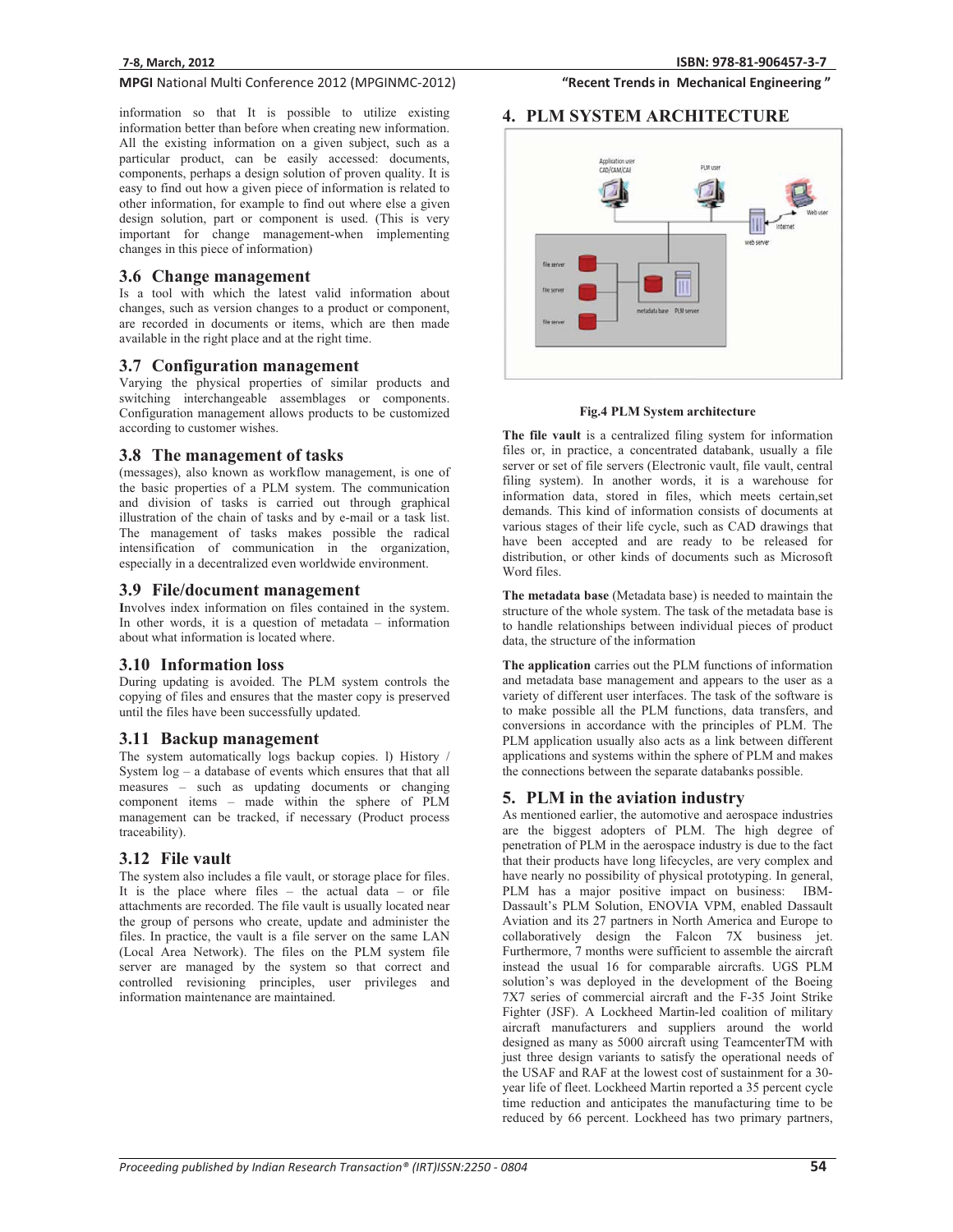Northrop Grumman and BAE Systems, plus up to 1000 suppliers in 30 countries. Pratt & Whitney used Tecnomatix solutions in order to limit the development of its engines to within 3 years which was considered competitive. Besides that, the design is service friendly and minimizes downtimes by making maintenance operations as simple as possible. The engines were designed such that no other components need to be removed for a line-replicable component to be replaced. During development, maintainability issues were addressed via 3D visualization and since there was no need for a physical mock-up development time and costs were significantly reduced. In the aviation industry, capital equipment and products with long service lives and complex configurations are a challenge.



#### **Fig.5 structural detail of an aircraft**

The profitability of the industry is not from the sale of aircraft, but from maintaining them for an anticipated thirty-plus year lifespan. Aviation MRO companies, with assets in service for many years, need to focus on persistent product performance. Today, the global commercial aviation fleet includes more than 17,000 active aircraft. The 2005 operating budget for MRO exceeded US\$38 billion and an inventory of spare parts is estimated at US\$50 billion.Furthermore, analysts expect a growth in operating budgets to nearly US\$46 billion in 2010, exceeding US\$54 billion by 2015. The main stakeholders in the use phase of an aircraft are: the operator of the aircraft, the aircraft manufacturer, part manufacturers, and the company that maintains, repairs and overhauls the aircraft. The objective of the aircraft operator is to ensure safe operation at minimal operating costs. Confining service to only those parts of the aircraft that require it, as opposed to servicing all units, increases profitability. In particular, PLM application goals are reducing the time that an aircraft is under maintenance, curbing actual maintenance costs, and lengthening the time between service. Aircraft manufacturers and part manufacturers want products that are easy to maintain. MRO companies strive to minimize maintenance costs and turnaround time to maximize revenue for the owner. Maintenance can be defined as the process of ensuring that a system continually performs its intended function at its designed-in level of reliability and safety. There are two types of maintenance: scheduled maintenance and unscheduled maintenance.The former is a preventive form of maintenance conducted at pre-set intervals to ensure that the aircraft is airworthy. Unscheduled maintenance is needed in the event of a breakdown. Such maintenance actions are more definitive, requiring extensive testing, adjusting and often a replacement or overhaul of parts or subsystems.

## "Recent Trends in Mechanical Engineering"

Scheduled maintenance and inspections consists of a battery of checks, depending on the number of flight hours elapsed: transit, 48 h,  $(A, B, B, C, C, C, C, C)$  and  $(B, C, C)$  checks. The transit check is performed at each transit stop of the aircraft. 48 h checks are performed once every 48 h, and are more detailed than transit checks. The intervals for a Boeing 747–400 of "A", "B", "C" and "D" checks are 600, 1200, 5000 and 25,000 flight hours, respectively.Maintenance is further classified as on- or off-aircraft.On-aircraft maintenance is performed on or in the aircraft itself. On-aircraft maintenance can be done with or without taking the aircraft out of service. The former is called line maintenance and the latter hanger maintenance. Line maintenance entails work associated with, for example, transit, 48-h, ''A,'' and ''B'' checks. Examples of such inspections include checking the brakes, oil levels, the condition of cargo door seals and the wing surfaces for obvious damage or oil leakage. Hanger maintenance entails scheduled checks, modifications of the aircraft or aircraft systems by an airworthiness directive or engineering order, special inspections mandated by the airline, the FAA or other regulations, painting of the aircraft and aircraft interior modifications. During hangar maintenance, the aircraft is outof-service. Off-aircraft maintenance entails the overhaul of systems removed from the aircraft which can be temporarily put out of service if substitute systems are not deployed. Aircraft availability can be measured as (MTBF/(MTBF+MTTR)).where MTBF denotes mean time between failures and MTTR denotes mean time to repair. To increase aircraft availability either the MTBF needs to be increased or the MTTR decreased.These issues can be addressed in the product design phase.By improving the quality of the maintenance, the MTBF can be increased, and an improved turn-around-time equals a decrease of MTTR. More recently, due to high fuel cost, aviation operators have shifted the MRO responsibility to MRO companies, such as Honeywell, for integrated service solutions and asset availability.PLM and aviation MRO In order to ascertain the opportunities for PLM applications in a particular sector, its objectives need first to be identified.

The objectives of aviation MRO are:

- - To ensure or restore safety and reliability of the equipment
- - To obtain the product and process information necessary to optimize maintenance when these inherent safety and reliability levels are not met.
- - To obtain the information necessary for component repair and tooling design for those items to be fully repaired or replaced during the overhaul process.
- - To accomplish these objectives within the required time limits and at a minimum total cost, including the costs of maintenance and the cost of residual failures.

The first objective can be realized by scheduled and unscheduled maintenance. The key technical information for any maintenance job is the component maintenance manual (CMM), which is supplied by the original equipment manufacturer (OEM), such as Boeing. Due to the complexity of the system, automated information retrieval, associative inspection and maintenance procedures and tools, product structure information, fault detection and isolation tools, and even 3D viewing and mark-up tools should be provided by a PLM system. Currently, the processes are independent and largely manual. Further more, the ideal PLM system should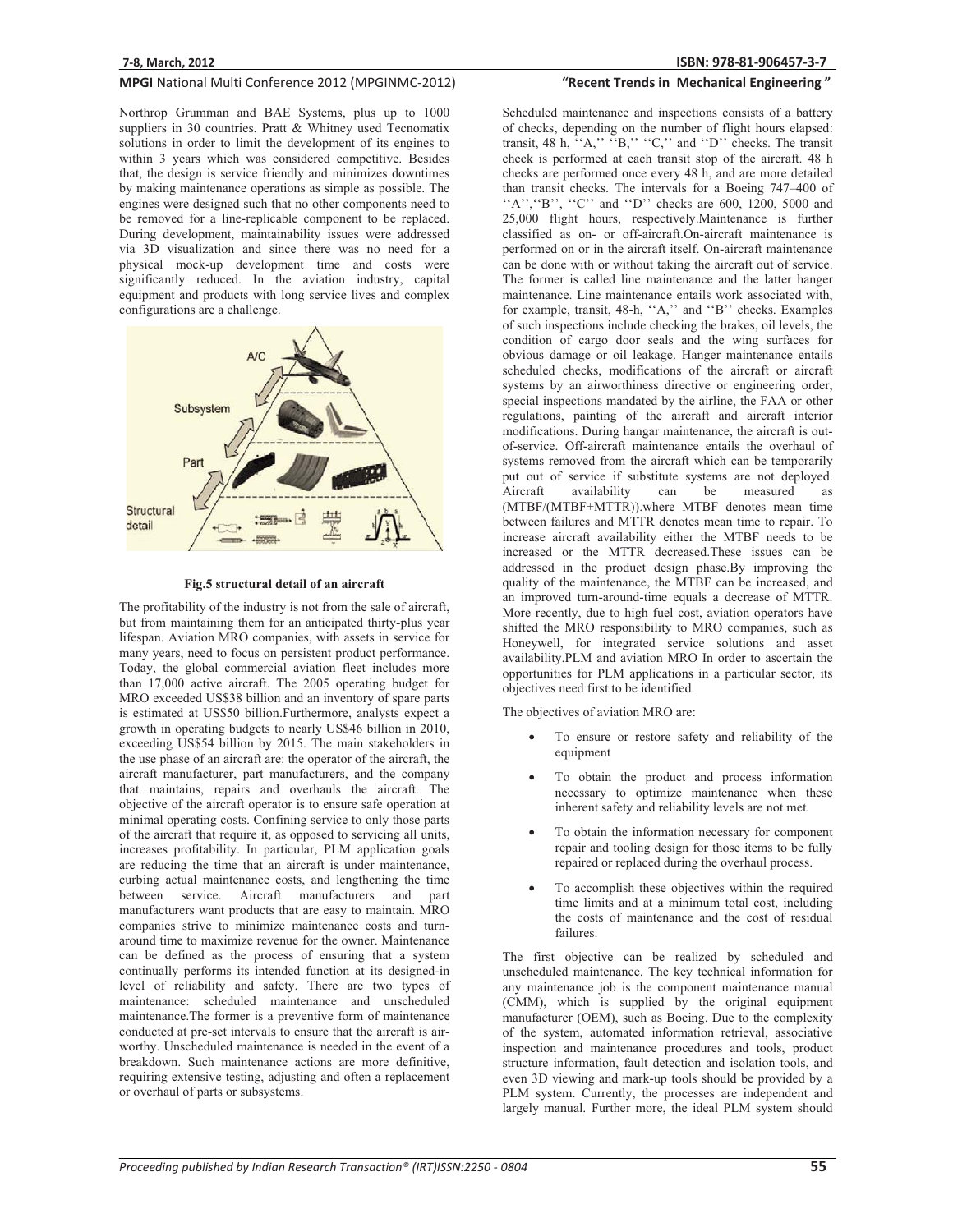be able to record, check and manage inspection and maintenance records, such as the replacement of certain parts after repair. Fig. 6 shows a typical highpressure blade before and after repair.



#### **Fig.6 A high pressure blade before and after rejuvenation repair**

At Tinker Air Force Base in Oklahoma City, staff members use portable devices developed by UGS and Intel for wireless access to maintenance records and technical manuals where and when these are needed. Each item that needs repair is displayed as an image or 3D CAD model. This reduces the time personnel spend searching paper files, fill out (paper) forms and search through maintenance manuals. The system can also search for historic data on similar maintenance issues and their resolution. Aside from maintenance, another way to reduce costs is to minimize waste in the value chain.With PLM, paperwork is reduced, thus allowing staff more time to perform value-adding tasks. Clearly, every airline operator seeks cost-effective and reliable MRO vendors for their regular maintenance contracts. An evaluation of maintenance tasks including whether to repair or to replace items is the common task of both the operator and the vendors. Here, detailed product engineering knowledge and procedures involved in any repair are necessary. Future PLM systems should be able to offer more than the current hard copy standard service bulletins or rough experience-based estimations. Fig. shows the inner skin of an outer carbon cover after removal from the honeycomb core, the damaged honeycombmcore on the inner skin, and the repaired panel. Integrated product and process information play an important role in timely and efficient repair. Furthermore, OEM and MRO companies have to exchange information such as the bid price, part numbers, references to standard service bulletins, procedures, the repair schedule, inspection results, and the final agreed repair plan. Clearly, collaborative information sharing reduces overall maintenance costs and time. The impact of PLM also lies in the feedback, either within an enterprise, an extended enterprise, or across lifecycle stages of the product. The PLM collaborative management function is especially helpful for service quality assurance. Vendor service quality can be evaluated by an investigation into why safety and reliability levels are inadequate. Reasons may include maintenance or parts of low quality, inadequate maintenance processes and procedures, or unsuitable maintenance intervals. Immediate improvement measures should be implemented and, if necessary, new vendors should be appointed. Through such feedback, the maintenance schedule can be revised and optimized, realizing the third objective of maintenance. Research revealed that 40% of the replacements of enginedriven air compressors on the Navy P-3 Maritime Patrol aircraft were unnecessary. PLM

## "Recent Trends in Mechanical Engineering"

can potentially lower maintenance to a level that meets safety and reliability standards. For example, a European airline achieved a 15% drop in unscheduled downtime and a 25% reduction in overall MRO costs by using PLM. An Asian airline even reported a 40% decrease in unplanned maintenance. Such feedback to the OEMs potentially improves the design of aircraft of the same or different model, thereby realizing the close loop of design for maintenance and service. Because PLM can be pervasive throughout the extended enterprise, such systems will lead to not only an active change in the design and manufacturing phases but also in business activities like ERP and SCM. In the case of offaircraft repair or overhaul, a PLM solution can really be deployed in a pervasive manner in order to achieve the third and fourth objectives given at the beginning of this section. Feature-based information integration on product and process models is one such approach as illustrated in the case study of the next section. Last but not least, PLM can play a role in the optimization of inventory. By having the right part at the right place at the right time, there is no need for expensive backorder. Carrying costs can be minimized and turn-around time for an overhaul project can be reduced. Shorter turn-around time means increased revenue for the airline operator. Thus, it can be seen that the impact of PLM on aviation MRO is considerable.

#### **6. BENEFITS OF PLM**

Generally, many benefits accrue from the adoption of PLM. It

- helps to deliver more innovative products and services in a shorter time.
- is able to shorten time-to-market.
- establishes a more comprehensive and collaborative relationship with customers, suppliers, and business partners.
- improves communication among departments.
- improves the success rate of newly introduced products and reduces costs by taking advantage of the efficiencies and effectiveness that come from improved market intelligence and business collaboration

#### **7. CONCLUSION**

Presently, PLM is mainly adopted in the design phase of aircrafts with impressive results. However, in comparison with the design of aircraft, PLM is used nearly 10 times less frequently in maintenance, repair and overhaul. Because of the long lifespan of aircrafts, this means that the potential of PLM in aviation MRO activities has not been realized.

However, much research is still needed in data and constraint management although a few successful initiatives have been reported. Ideally, PLM provides reliable and accurate feedback among partners in an extended enterprise and among the various lifecycle stages of a product; it could optimize inventory levels and improve the efficiency of scheduled or unscheduled maintenance by cutting down on non-value add tasks.

#### **8. REFERENCES**

[1] Product lifecycle management in aviation maintenance,repair and overhaul S.G. Lee a,\*, Y.-S. Maa,1, G.L. Thimm a, J. Verstraeten b a School of Mechanical and Aerospace Engineering, Nanyang